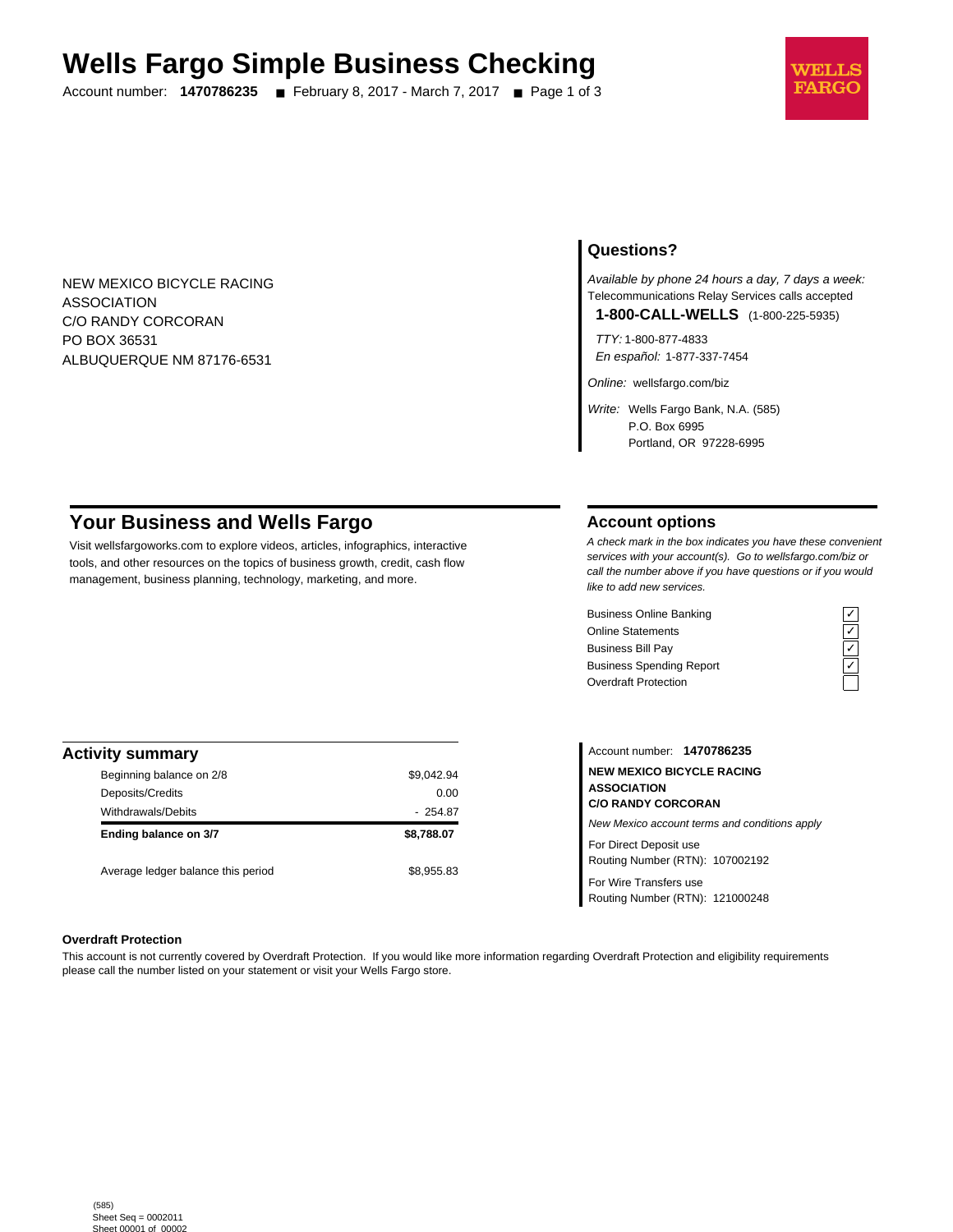

## **Transaction history**

l

| <b>Totals</b> |                       |                                | \$0.00    | \$254.87     |              |
|---------------|-----------------------|--------------------------------|-----------|--------------|--------------|
|               | Ending balance on 3/7 |                                |           |              | 8.788.07     |
| 3/6           |                       | 1014 Check                     |           | 65.00        | 8,788.07     |
| 2/27          |                       | 1218 Check                     |           | 139.87       | 8,853.07     |
| 2/15          |                       | 1005 Deposited OR Cashed Check |           | 50.00        | 8,992.94     |
| Date          |                       | Number Description             | Credits   | Debits       | balance      |
|               | Check                 |                                | Deposits/ | Withdrawals/ | Ending daily |
|               |                       |                                |           |              |              |

The Ending Daily Balance does not reflect any pending withdrawals or holds on deposited funds that may have been outstanding on your account when your transactions posted. If you had insufficient available funds when a transaction posted, fees may have been assessed.

**Summary of checks written** (checks listed are also displayed in the preceding Transaction history)

| Number | Date             | Amount | Number | Date | Amount                | Number        | Date | Amount |
|--------|------------------|--------|--------|------|-----------------------|---------------|------|--------|
| 1005   | $\sim$ 14 $\sim$ | 50.00  | ٔ 1014 | 3/6  | 65.00<br>. <b>. .</b> | 040<br>$\sim$ | 2/27 | 39.87  |

\* Gap in check sequence.

#### **Monthly service fee summary**

For a complete list of fees and detailed account information, please see the Wells Fargo Fee and Information Schedule and Account Agreement applicable to your account or talk to a banker. Go to wellsfargo.com/feefaq to find answers to common questions about the monthly service fee on your account.

| Fee period 02/08/2017 - 03/07/2017                                           | Standard monthly service fee \$10.00 | You paid \$0.00    |
|------------------------------------------------------------------------------|--------------------------------------|--------------------|
| How to avoid the monthly service fee                                         | Minimum required                     | This fee period    |
| Have any ONE of the following account requirements<br>Average ledger balance | \$500.00                             | $$8,956.00$ $\Box$ |
| C1/C1                                                                        |                                      |                    |

## **Account transaction fees summary**

|                            |            | Units    | Excess | Service charge per | Total service |
|----------------------------|------------|----------|--------|--------------------|---------------|
| Service charge description | Units used | included | units  | excess units (\$)  | charge $(\$)$ |
| Cash Deposited (\$)        |            | 3.000    |        | 0.0030             | 0.00          |
| Transactions               |            | 50       |        | 0.50               | 0.00          |
| Total service charges      |            |          |        |                    | \$0.00        |